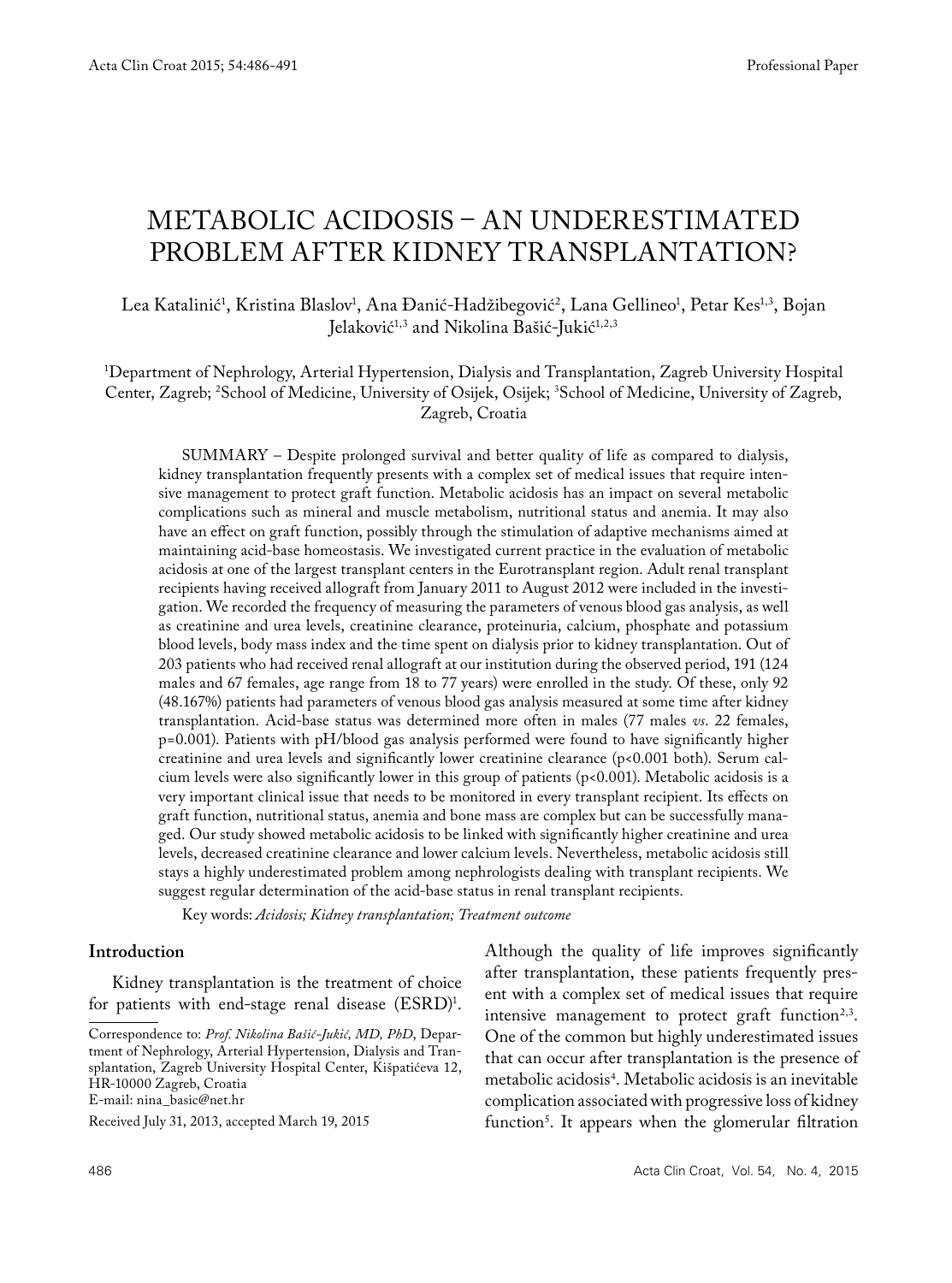rate (GFR) falls below 25 mL/min/1.73 m<sup>26</sup>. It arises from difference between the excretion of hydrogen and the synthesis of ammonia ions<sup>7-9</sup>. Damaged renal tubules cannot contribute to maintaining the acid-base balance by reabsorbing the daily filtrated  $HCO_3^-$  and synthesizing new  $\text{HCO}_3^-$  ions<sup>6</sup>. Metabolic acidosis is usually mild to moderate but can lead to several metabolic complications if not properly controlled<sup>6,10</sup>. It is one of the important causes of protein energy wasting (PEW) and may trigger muscle loss in patients with chronic kidney disease (CKD)<sup>11</sup>. Furthermore, it contributes to the development of chronic kidney bone disease by increasing bone resorption and inhibiting bone formation6,12. A recent study by Mizumoto *et al*. showed that acidic environment could play a very important role in regulating hepcidin homeostasis, thus being one of the factors contributing to the etiology of anemia of chronic disease<sup>13</sup>. It is also known that metabolic acidosis can severely affect graft function by causing progressive tubulointerstitial injury and a decline in GFR5,8,10,14. All these metabolic effects are complex but can be successfully managed<sup>10</sup>. Therefore, metabolic acidosis needs to be carefully monitored in every transplant recipient.

The aim of this study was to investigate current practice in the evaluation of metabolic acidosis at the Zagreb University Hospital Center (UHC).

## **Patients and Methods**

## *Study design*

All adult renal transplant recipients having received allograft from January 2011 to August 2012 were included in the study. Among them, only data on the recipients whose renal function remained stable for at least 3 months after transplantation were used in the analysis.

### *Study measurements*

Laboratory and clinical data were collected from medical records and charts. We recorded the frequency of measuring parameters of venous blood gas analysis (acid-base status, ABS), as well as creatinine and urea levels, creatinine clearance, proteinuria, calcium, phosphate and potassium blood levels, body mass index, and the time spent on dialysis prior to kidney transplantation.

#### *Statistical analysis*

Statistical evaluation of the data was carried out using the SPSS statistical package, version 17.0 for Windows. Baseline data were reported using descriptive statistics. Normality of distribution for continuous variables was analyzed using Kolmogorov-Smirnov test. Normally distributed variables were described with mean and standard deviation (SD), while variables that were not normally distributed were described with median, minimum and maximum. Nominal variables were reported with absolute numbers and percentages. To compare characteristics of the two groups of patients, we used the parametric independent sample t-test for continuous variables and its corresponding nonparametric alternative Mantel-Haenszel or  $\chi^2$ -test for categorical variables. The level of significance was set at p<0.05.

## **Results**

Out of 203 patients transplanted at our institution during the observed period, 191 were enrolled in the study, while 12 patients were lost from follow up. Five patients died, four patients underwent graftectomy because of life threatening indications (pseudoaneurysm of the renal artery, mycotic aneurysm, pancytopenia with fungal infection and graft rejection, and retroperitoneal hematoma), one patient rejected the graft, and two patients continued follow up at another center.

There were 124 male (64.9%) and 67 female (35.1%) patients, mean age 51.04±12.23 years. The main etiology of CKD was chronic glomerulonephritis without performed biopsy (22.51%), followed by polycystic kidney disease (14.14%) and IgA nephropathy (7.33%). The mean time spent on dialysis prior to kidney transplantation was 44.11±29.07 months. The median body mass index (BMI) of our patients was  $25.97 \text{ kg/m}^2$  (min 17.3) kg/m2 , max 43.04 kg/m2 ). All patients received basiliximab induction, tacrolimus, mycophenolate mofetil or mycophenolate sodium, and steroids.

Only 92 of 191 (48.17%) study patients had parameters of venous blood gas analysis measured at some time after kidney transplantation. The mean determined pH value was 7.41 (range, 7.2-7.54). Fortyone (44.56%) patients were in the state of compensated metabolic acidosis, which means that their pH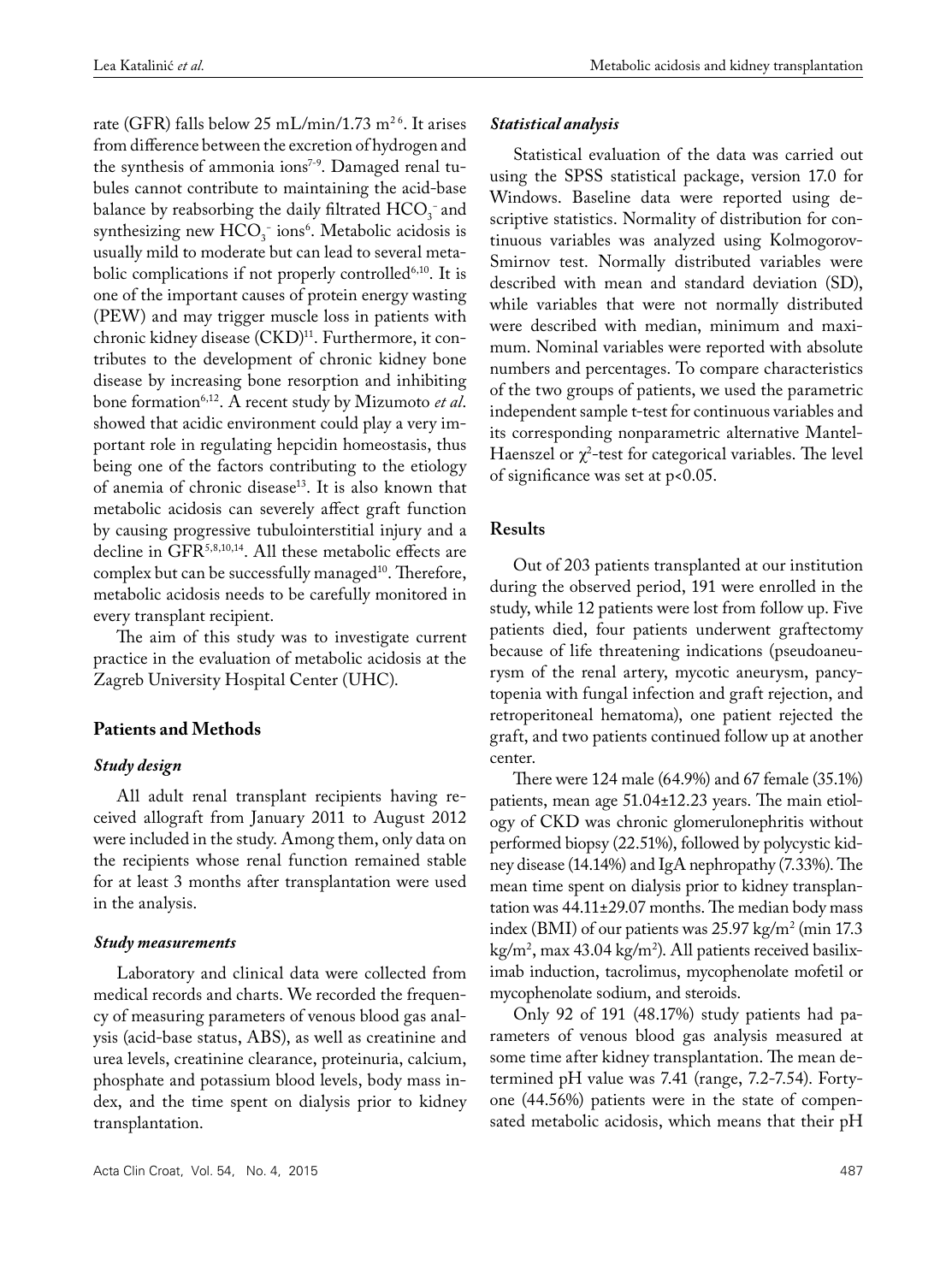values were within the reference range but their base excess was lower than -2 mmol/L. Three (3.26%) patients had moderate metabolic acidosis with pH values slightly under the reference interval and base excess ranging from -6 to -9 mmol/L. Moreover, we found that patients with performed pH/blood gas analysis had significantly higher creatinine, urea and serum calcium (p<0.001) levels, and lower creatinine clearance (p<0.001 all) (Table 1).

Comparison of BMI between these two patient groups yielded no significant difference. The median BMI of patients with performed blood gas analysis was 25.78 kg/m2 (range, 17.3-43.04 kg/m2 ), while the group without pH determination had median BMI of 26.06 kg/m2 (range, 19.69-38.28 kg/m2 ).

There was no between-group difference in serum potassium or sodium level. Episodes of acute rejection occurred in 20 patients, without significant difference between the groups.

## **Discussion**

Metabolic acidosis is an important clinical problem that needs to be monitored in every kidney transplant recipient. Metabolic acidosis may have an impact on several metabolic complications, such as bone and muscle metabolism, nutritional status, and anemia<sup>6,9,10</sup>. It may also have an effect on graft function<sup>5,8,14</sup>.

Results of our study suggested metabolic acidosis to be one of the highly underestimated issues among nephrologists dealing with transplant recipients. As shown by the statistics, only 92 (48.17%) of 191 patients included in the study had acid-base status determined at some time after kidney transplantation.

These were mainly patients with much worse kidney graft function, which was the leading indication for acid-base status analysis. It is also very important to mention that 44 patients were found in the state of metabolic acidosis. Most of them (44.56%) were in the state of compensated acidosis. It is well known that mineral and bone metabolism disorders are common in patients with CKD<sup>15</sup>. Serum phosphate level rises due to decreased renal phosphate excretion<sup>15</sup>. Furthermore, the conversion of vitamin D to its active form is decreased, leading to decreased serum calcium levels and reduced intestinal calcium absorption<sup>6,15</sup>. The disturbed ion balance provokes the synthesis and secretion of parathyroid hormone (PTH) in order to normalize the disturbed values<sup>6,15</sup>.

Metabolic acidosis also contributes to the development of chronic kidney bone disease<sup>6</sup>. The pH of extracellular fluid is closely protected<sup>16</sup>. Any increase in acidity or alkalinity activates three lines of defense, i.e. blood buffers, respiratory system control of  $CO<sub>2</sub>$ , and renal excretion of excess acid or base<sup>16</sup>. Bone is considered to be an important buffering component<sup>6,12</sup>. Many studies have suggested that decreased pH level and low plasma bicarbonate concentration stimulate bone resorption and inhibit bone formation<sup>6</sup>. In vitro studies provided evidence that a bone mineral base was released into the circulation when administering exogenous acid<sup>12</sup>. If the acidification lasts long enough, the bone mineral content and bone mass progressively decline and osteoporosis occurs<sup>12</sup>. Analysis of our data showed significantly lower serum calcium levels in the group of patients with measured pH/blood gas values. Bearing in mind that most of these patients were in

*Table 1. Statistical analysis of groups with acid-base status (ABS) analyzed and not analyzed* 

| Parameter                       | ABS analyzed        | ABS not analyzed    | p value |
|---------------------------------|---------------------|---------------------|---------|
| Creatinine $(\mu \text{mol/L})$ | 196 (87-638)        | 135 (85-489)        | 0.001   |
| Creatinine clearance (mL/min)   | 44.6 $(1.3 - 88.7)$ | $61.7(12.7-126.7)$  | 0.001   |
| Urea $(mmol/L)$                 | $11.25(4.6-40.4)$   | $7.2(2.9-39.5)$     | 0.001   |
| Calcium (mmol/L)                | $2.46(1.9-2.89)$    | $2.53(2.02-3.04)$   | 0.001   |
| Proteinuria (g/dU)              | $0.31(0.04 - 5.98)$ | $0.37(0.07-2.88)$   | 0.147   |
| Phosphorus (mmol/L)             | $1.02(0.4-2.63)$    | $1.84(0.5-5.8)$     | 0.348   |
| Potassium (mmol/L)              | $4.15(2.8-5.9)$     | $4.28(3.4-5.5)$     | 0.323   |
| Body mass index $(kg/m2)$       | 25.7 (17.3-43.04)   | 26.19 (19.69-38.28) | 0.709   |
| Dialysis vintage (months)       | $37(6-133)$         | $46.41(0-178)$      | 0.256   |

Data are expressed as mean (range)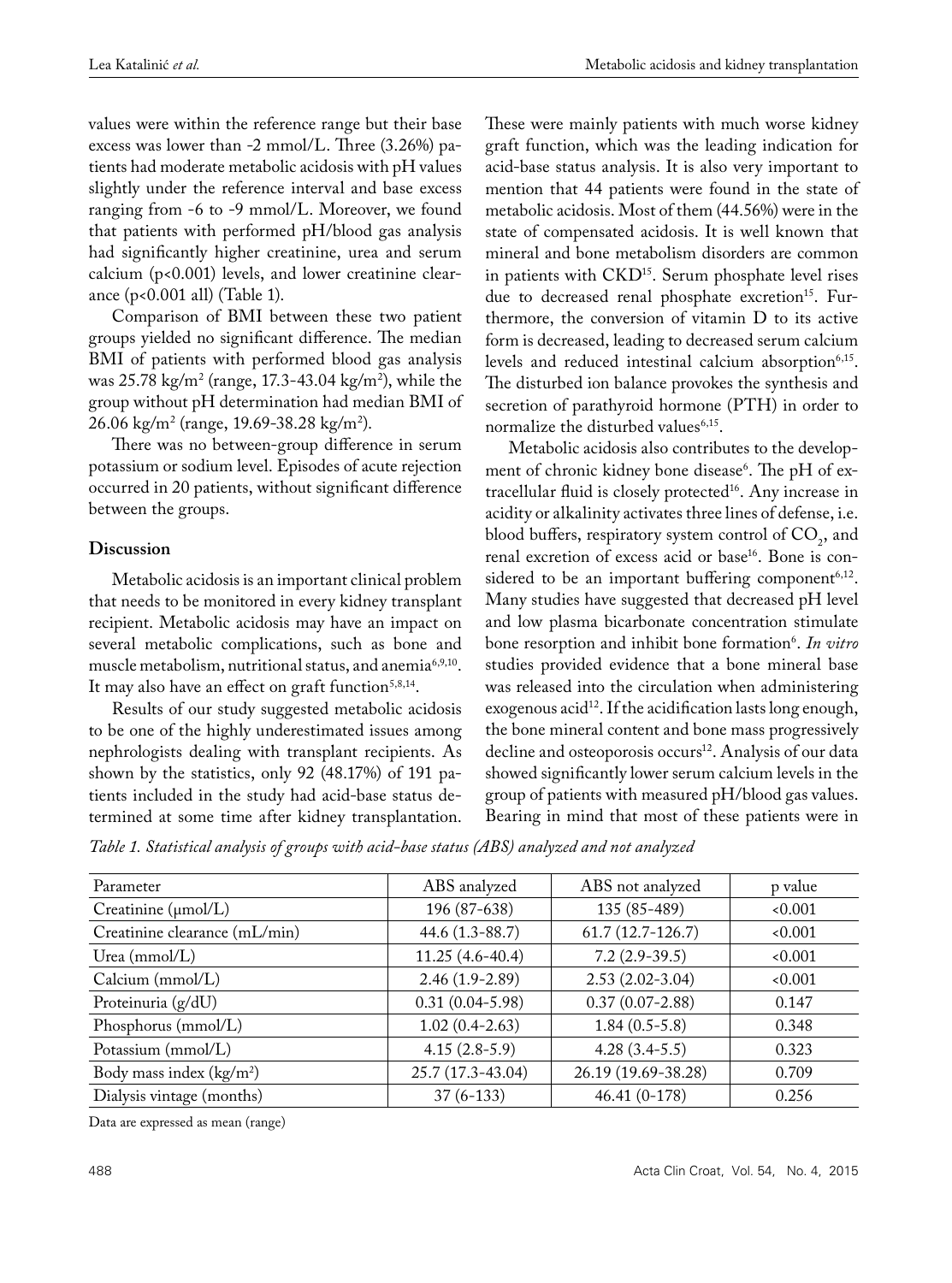role of metabolic acidosis in the progression of  $\mathrm{CKD}^6$ .

the state of acidosis with slightly reduced graft function, this could support the hypothesis that metabolic acidosis may be a major factor contributing to the development of kidney bone disease.

Malnutrition is a very frequent condition among patients with functioning graft<sup>17</sup>. In their study, Chruściel *et al.* showed that malnutrition could be found in more than 20% of transplant recipients<sup>17</sup>. PEW is characterized by a progressive loss of muscle and visceral protein stores<sup>11</sup>. It is very common in patients with ESRD and can lead to increased debility and mortality<sup>11</sup>. The mechanisms responsible for muscle protein breakdown are complex and cannot be associated only with lower protein intake<sup>11</sup>. Uremia inhibits the regenerative potential of skeletal muscle by acting on muscle stem cells<sup>11</sup>. Several abnormalities such as increased levels of circulating cytokines due to the presence of chronic inflammation, oxidative stress and endothelial damage, metabolic acidosis and disturbed insulin signaling also stimulate protein degradation and inhibit protein synthesis<sup>11,18</sup>.

Series of studies suggested that metabolic acidosis was one of the most important contributing factors of PEW18. Acidosis increases muscle catabolism through upregulation of the ATP-dependent ubiquitin-requiring pathway6,18,20. It also reduces protein synthesis, especially of albumin, and enhances amino acid oxidation, especially degradation of valine<sup>6,11,18</sup>. Studies in rats and humans indicated that the correction of metabolic acidosis raised both plasma and muscle protein levels by decreasing transamination and decarboxylation in the muscle<sup>6</sup>.

We did not find significant BMI difference between the two patient groups. Even when mild, metabolic acidosis may affect graft function. This happens possibly through stimulation of adaptive mechanisms aimed at maintaining acid-base homeostasis<sup>5</sup>. Increased ammonia and endothelin production may cause progressive tubulointerstitial injury and GFR decline, while the newly synthesized bicarbonate alkalinizes the interstitium and encourages precipitation of calcium in the kidney<sup>6,8,10</sup>. Finally, studies performed on rats using the remnant kidney model of CKD indicated that the decline in GFR was mediated in part by the actions of excess aldosterone and endothelin stimulated through acid retention<sup>10</sup>. A limited number of studies performed on humans also supported the potential Studies showed that the administration of bicarbonate to individuals with CKD of diverse etiology and metabolic acidosis not only slowed the progression of CKD (the decline in GFR was less than half of the control group who received sodium chloride), but the number of individuals developing ESRD was reduced significantly<sup>6</sup>. It is also very important to emphasize the impact of immunosuppressive therapy on graft function. This specific therapy is one of the cornerstones of successful kidney transplantation but we often neglect its negative effects on graft function<sup>21,22</sup>. Chronic allograft nephropathy (CAN) is the leading cause of graft loss one year after transplantation and is associated with a significant rise in morbidity and mortality<sup>3,21</sup>. Calcineurin inhibitors (CNIs), cyclosporine A (CsA) and tacrolimus contribute to  $CAN$  as strong profibrotic agents<sup>22</sup>. Most allografts show histopathologic signs of CNI toxicity 10 years after transplantation3 . Initiated fibrogenesis can in the end lead to organ failure, thus making it difficult to achieve successful long-term allograft outcome<sup>22</sup>. These immunosuppressive agents also contribute to the development of metabolic acidosis<sup>22,24,25</sup>. According to statistical analysis of our data, the assumptions about metabolic acidosis affecting graft function may be correct. Our analysis showed that patients with determined acid-base status indeed had reduced graft function. This could be seen from the significantly higher median serum levels of creatinine and urea, as well as lower median values of creatinine clearance in this group of patients. However, this may have been the consequence of more frequent ABS evaluation in patients with less optimal graft function. Still, many patients without determined acid-base status had poor graft function.

In conclusion, the findings in this study indicate that metabolic acidosis is still a highly underestimated problem among nephrologists dealing with kidney transplant recipients. The awareness of acidosis and its effects on metabolism and graft function is clearly not raised because the majority of our patients with satisfactory graft function were found in the state of compensated or mild form of acidosis. By evaluating and correcting these metabolic disturbances, we could effectively protect and ameliorate graft function and the quality of life of our patients. In our further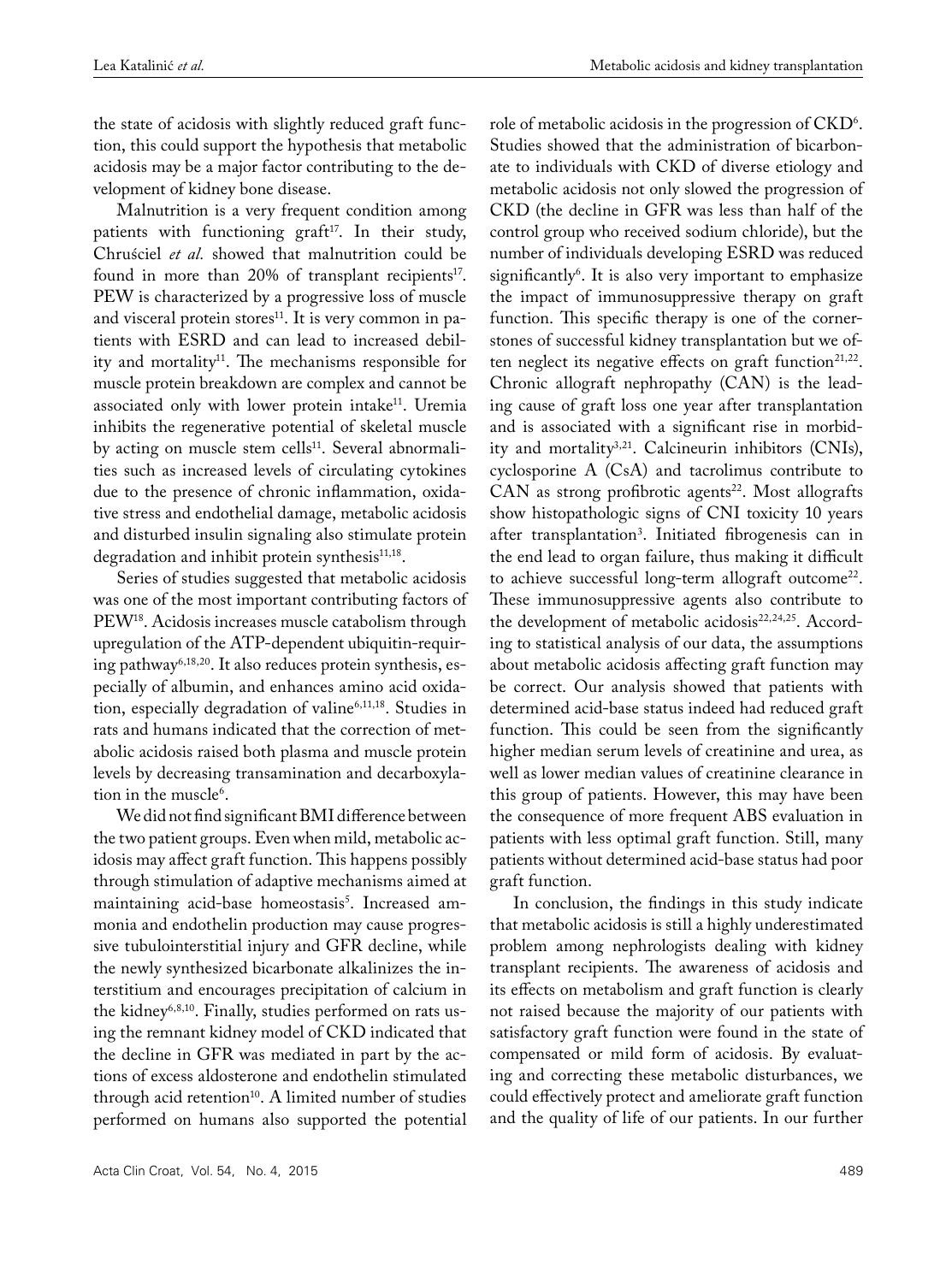studies, we plan to determine acid-base status in the whole population of kidney transplant recipients from our center in order to identify the actual prevalence of metabolic acidosis among this specific population.

We suggest regular acid-base status examination in renal transplant recipients.

## **References**

- 1. Suthanthiran M, Strom TB. Renal transplantation. N Engl J Med. 1994;331:365-76.
- 2. Tomasz W, Piotr S. A trial of objective comparison of quality of life between chronic renal failure patients treated with hemodialysis and renal transplantation. Ann Transplant. 2003;8:47-53.
- 3. Schaefer HM. Long-term management of the kidney transplant recipient. Blood Purif. 2012;33:205-11.
- 4. Ambühl PM. Posttransplant metabolic acidosis: a neglected factor in renal transplantation? Curr Opin Nephrol Hypertens. 2007;16:379-87.
- 5. Kovesdy CP. Metabolic acidosis and kidney disease: does bicarbonate therapy slow the progression of CKD? Nephrol Dial Transplant. 2012;27:3056-62.
- 6. Kraut JA, Madias NE. Consequences and therapy of the metabolic acidosis of chronic kidney disease. Pediatr Nephrol. 2011;26:19-28.
- 7. Roderick P, Willis NS, Blakeley S, Jones C, Tomson C. Correction of chronic metabolic acidosis for chronic kidney disease patients. Cochrane Database Syst Rev. 2007;1:CD001890. Available from: http://onlinelibrary.wiley.com/doi/10.1002/14651858.CD001890.pub3/abstract;jse ssionid=964BC6EA326D2D110FFBD21995419652.f03t04.
- 8. Klaboch J, Opatrná S, Matoušovic K, Schück O. End stage of chronic kidney disease and metabolic acidosis [abstract]. Vnitr Lek. 2012;58:519-24.
- 9. Navaneethan SD, Schold JD, Arrigain S, Jolly SE, Wehbe E, Raina R, *et al*. Serum bicarbonate and mortality in stage 3 and stage 4 chronic kidney disease. Clin J Am Soc Nephrol. 2011;6:2395-402.
- 10. Kraut JA. Effect of metabolic acidosis on progression of chronic kidney disease [comment]. Am J Physiol Renal Physiol. 2011;300:828-9.
- 11 Bonanni A, Mannucci I, Verzola D, Sofia A, Saffioti S, Gianetta E, *et al*. Protein-energy wasting and mortality in chronic kidney disease. Int J Environ Res Public Health. 2011;8:1631-54.
- 12. Sebastian A, Harris ST, Ottaway JH, Todd KM, Morris RC Jr. Improved mineral balance and skeletal metabolism in

postmenopausal women treated with potassium bicarbonate. N Engl J Med. 1994;330:1776-81.

- 13. Mizumoto C, Kawabata H, Uchiyama T, Sakamoto S, Kanda J, Tomosugi N, *et al*. Acidic milieu augments the expression of hepcidin, the central regulator of iron homeostasis. Int J Hematol. 2012;96:701-9.
- 14. Schaefer B, Wühl E. Progression in chronic kidney disease and prevention strategies. Eur J Pediatr. 2012;171:1579-88.
- 15. Abboud H, Henrich WL. Clinical practice. Stage IV chronic kidney disease. N Engl J Med. 2010;362:56-65.
- 16. Chan JC. Acid-base disorders and the kidney. Adv Pediatr.1983;30:401-71.
- 17. Chruściel B, Stompór T, Sułowicz W. [Nutritional status of patients with functioning graft assessed by clinical examination, anthropometry and bioimpedance] [abstract]. Przegl Lek. 2001;58:828-32. (in Polish).
- 18. Chiu YW, Kopple JD, Mehrotra R. Correction of metabolic acidosis to ameliorate wasting in chronic kidney disease: goals and strategies. Semin Nephrol. 2009;29:67-74.
- 19. Muscaritoli M, Molfino A, Bollea MR, Rossi Fanelli F. Malnutrition and wasting in renal disease. Curr Opin Clin Nutr Metab Care. 2009;12:378-83.
- 20. de Brito-Ashurst I, Varagunam M, Raftery MJ, Yaqoob MM. Bicarbonate supplementation slows progression of CKD and improves nutritional status. J Am Soc Nephrol. 2009;20:2075-84.
- 21. Marcén R, Morales JM, Fernández-Rodriguez A, Capdevila L, Pallardó L, Plaza JJ, *et al*. Long-term graft function changes in kidney transplant recipients. NDT Plus. 2010;3(Suppl 2):S2-8.
- 22. Djamali A, Samaniego M. Fibrogenesis in kidney transplantation: potential targets for prevention and therapy. Transplantation. 2009;88:1149-56.
- 23. First MR. Renal function as a predictor of long-term graft survival in renal transplant patients. Nephrol Dial Transplant. 2003;18(Suppl 1):S3-6.
- 24. Kamel KS, Ethier JH, Quaggin S, Levin A, Albert S, Carlisle EJ, *et al*. Studies to determine the basis for hyperkalemia in recipients of a renal transplant who are treated with cyclosporine. J Am Soc Nephrol. 1992;2:1279-84.
- 25. Mohebbi N, Mihailova M, Wagner CA. The calcineurin inhibitor FK506 (tacrolimus) is associated with transient metabolic acidosis and altered expression of renal acid-base transport proteins. Am J Physiol Renal Physiol. 2009;297(2):499-509.